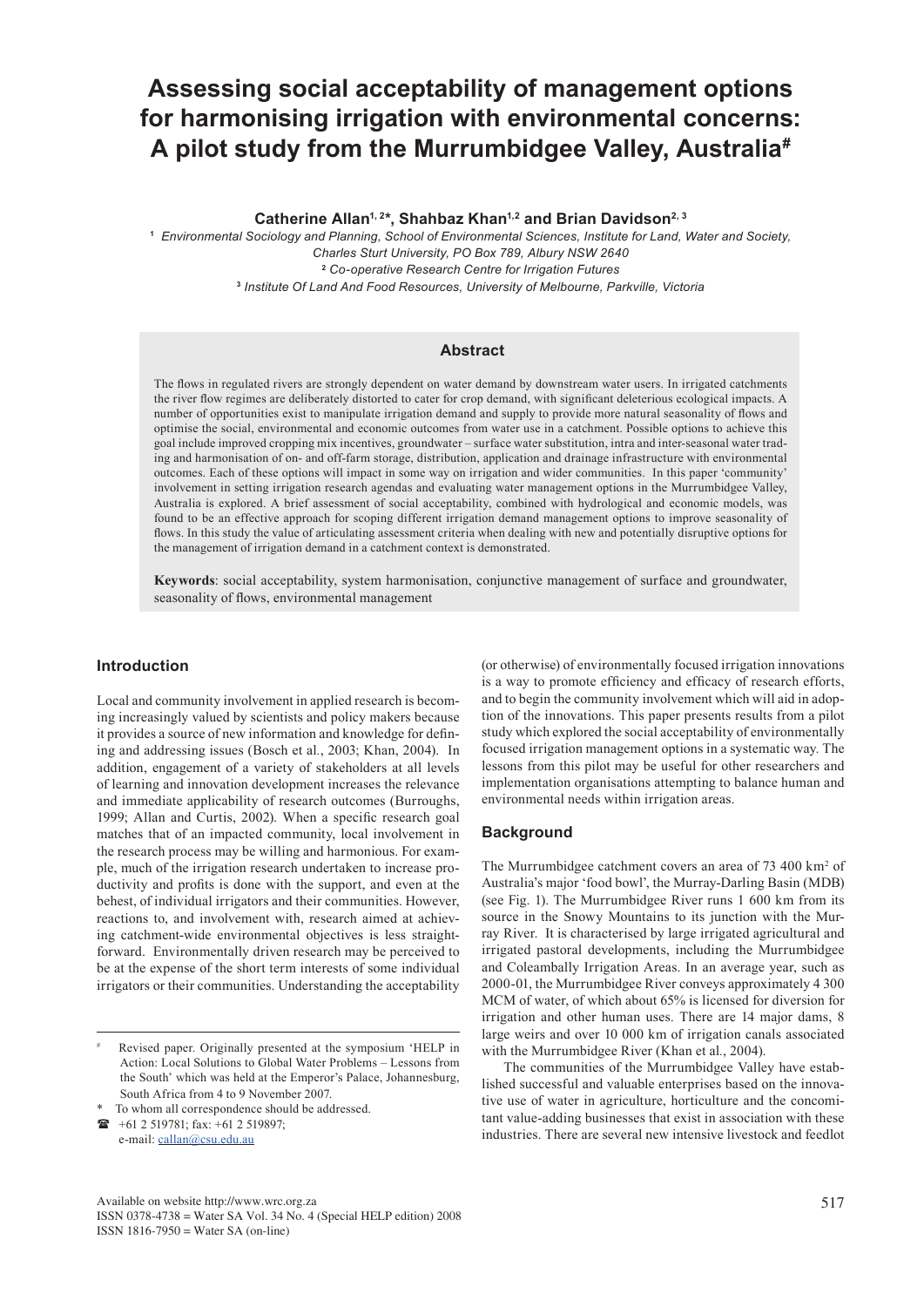

*Figure 1 Location map of the Murrumbidgee River Valley*

developments along the river, viticulture is expanding in selected areas, and the number of agricultural processing industries is increasing within the valley. There is competing demand for surface and groundwater use in agriculture, as well as for tourism and for environmentally focused purposes such as 'environmental flows' to maintain or enhance ecological processes.

The physical and ecological characteristics of the river systems within the MDB have been extensively modified through a range of interventions and the most significant are those associated with flow regulation (Davis and Hirji, 2003). Natural water flow regimes within the river have been considerably altered, in terms of rate, temporal variability, and volume over season. Along the Murrumbidgee and Murray Rivers the seasonality of flow has been inverted; the highest flows now occur in summer to meet the needs of irrigators and inland towns, with the lowest flows now in winter and spring, when the storages refill. Altered flow regimes have been identified as one of the drivers of declining riverine and wetland condition in south eastern Australia (Norris et al*.*, 2001; Department of the Environment and Heritage, 2001; EPA Environmental Reporting, 2003). The inversion of flow regimes has had significant deleterious ecological impacts in the Murrumbidgee system through reduced frequency of inundation of wetlands and associated changes in riverine biomass (Page et al., 2005). It is logical to expect that a return to more natural flow regimes would lead to improved ecological outcomes.

The question is how can natural flow regimes be at least partially restored, without destroying the enterprises and communities that have developed in conjunction with irrigation? Traditional approaches for securing environmental flows aim to recover a volume of water by either:

- **•** Reducing allocations to irrigators without compensation
- **•** Buying it and providing compensation to farmers directly or through purchases on the open market
- **•** 'Saving' it, through improving infrastructure to reduce evaporation from supply systems.

Each of these approaches involve high social and political costs for managing environmental flows, but none of them adequately address the challenges associated with the changes that have altered the seasonality of river flows.

An alternate approach for achieving better environmental outcome in rivers may be to improve the seasonality of flows by using different irrigation demand management options. These options would be designed to reduce peak summer demand for irrigation water, in conjunction with changes to farm and district enterprises. With careful mixing these options could maintain or increase farm viability while spreading demand over summer and winter periods. A Cooperative Research Centre for Irrigation Futures scoping project, entitled Improved Seasonality of Flows and System Harmonisation (ISFSH), was designed to test if a seasonality-based demand management approach is feasible for the Murrumbidgee area. Irrigation in southern Australia has operated in a development and increased productivity paradigm since Alfred Deakin spearheaded its development in the mid 1880s (Proust, 2003). A seasonality of flow approach to water management is a challenge to that paradigm and could be seen to be a direct threat to individual irrigators and irrigation companies. Thus, of interest within the ISFSH project was how best to involve members of the irrigation community in the process of considering possible significant changes, even while those possible changes remained unformed and potentially threatening.

Agricultural and rural development practise around the world been strongly influenced by the 'transfer of technology' approach to change and innovation. This approach focuses on the development of a 'product' – such a new piece of equipment, or a set of practices – by scientists and technologists, who then transfer their understanding of the innovation to the practitioners in the field (Ison, 2000). This approach works particularly well for 'products' developed specifically to improve short term farm profitability or productivity. Because the transference of ideas in this model is anticipated as being from scientific or technical experts to practitioners the main role for other stakeholders, such as farmers, is that of passive receivers. The assumption underpinning the transfer of technology approach is that the innovation is good for the recipient stakeholders, so if uptake is slow it is because of 'barriers' to adoption. In the transfer of technology approach much effort is directed to identifying and addressing these barriers to the uptake of the innovation; in other words, the innovative 'product' remains constant, while stakeholder concerns are 'managed' to encourage uptake. While the transfer of technology approach is a well established model for understanding agricultural extension, there is growing recognition of the importance of understanding the social context into which the innovation is being introduced. Introducing context requires some assessment and understanding of the social acceptability of the innovative 'product' or proposed change(s). Assessing social acceptability requires a less narrow understanding of information and knowledge sharing processes because the nature of the innovation is considered to be negotiable in response to societal context. A focus on social acceptability is more conducive to stakeholder participation in uptake and redesign (Steyaert and Ollivier, 2007). When considering the introduction of difficult and or disruptive innovations into communities that rely on production from natural resources, a focus on social acceptability,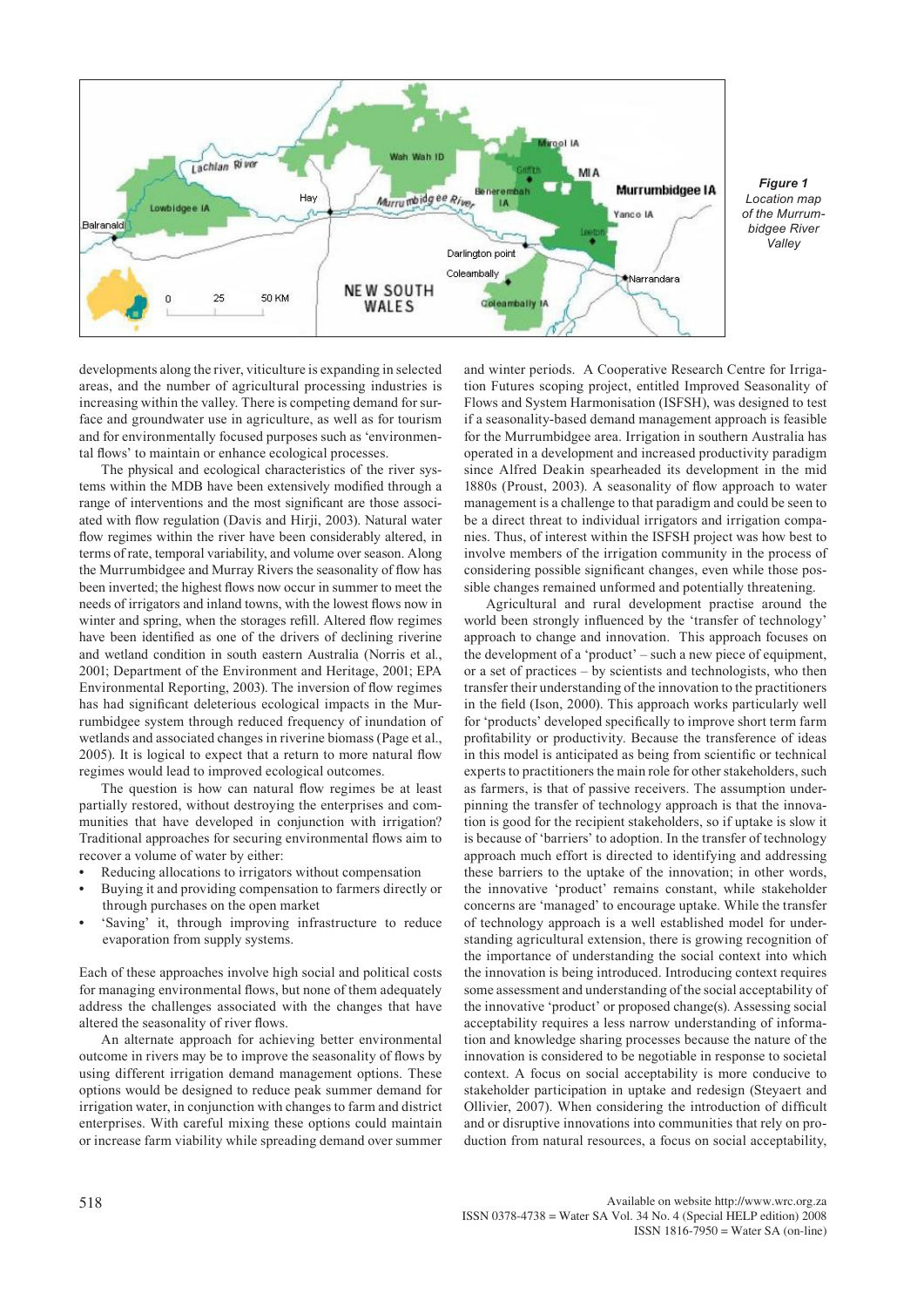rather than on transfer of technology, is likely to be more useful than ToT. Social acceptability theory emphasises the importance of understanding how judgements about whether to accept and adopt are made. Making judgements involves more than just reviewing and weighing substantive information; judgements evolve from a complex suite of factors including individual and cultural context, knowledge and understanding of alternatives and consequences and trust in decision makers. The idea of judgement also implies comparative assessment of options (Stankey and Shindler, 2006).

The ISFSH scoping project aimed to develop new irrigation system management options, and it was considered important to develop a systematic approach for making some preliminary judgements during the option development phase itself. However, the appropriate form of stakeholder engagement was problematic. As suits a scoping project the options would be articulated as broad, imprecise ideas. Attempting to engage a wide range of stakeholders at this highly speculative stage could have the potential to cause anxiety and antagonism within the stakeholder communities. However, stakeholder involvement in the further selection and development of the options could be expected to result in more immediately relevant and acceptable options for their community. The dilemma about when and how to best to involve stakeholders was resolved in this project by aiming the initial engagement at the irrigation industry level, rather than with large cohorts of individual irrigators. The engagement involved a meeting of these stakeholders in April 2005, with a second meeting in March 2006.

## **Gauging the social acceptability of different options – Phase 1**

The first meeting was held in a large irrigation town in the Murrumbidgee Valley. Invited participants included local water distribution company managerial staff, state agency employees, representatives from the Commonwealth Scientific and Industrial Research Organisation (CSIRO) and the Murray-Darling Basin Commission, university irrigation researchers, plus two locally prominent irrigation farmers. The workshop participants mostly represented those with a primary interest in irrigated farming productivity and profitability, although it was recognised that people may hold many values (for example, being involved with irrigated farming does not preclude a person from having environmental concerns). The specific aims of the first meeting were to:

- **1** Develop draft criteria for assessing water demand management projects/ideas
- **2** Share project ideas between the research team and other ( i.e. community) experts
- **3** Assess the proposed ideas against the draft criteria developed in Item 1.

As noted above, the options developed in the ISFSH pilot project involve different ways of thinking about available and potential water resources, the nature of irrigation farming in Australia and the relationships between individual farms and the broader environment. To 'gauge' the social acceptability of these options it was necessary to follow a systematic and transparent process to avoid unreflective or reflex reactions to new ideas, and to reduce opportunities for manipulation. The process used at the first meeting centred on articulating criteria against which any irrigation demand management options could or should be evaluated. A workshop approach as described by Spencer (1989) was used to enable the meeting participants to develop these (draft) assessment criteria together. The workshop involved uncritical generation of ideas from all participants ('brainstorming') in response to the question 'What criteria would you use to judge the effectiveness of a water management project?' All the participants then assisted in collecting the responses into categories, or sets and labelling those sets with a heading that reflected all of the individual responses within them. This resulted in 11 criteria by which participants felt they could compare and judge options for any proposed water project, including those aimed at improved seasonality of flows in the Murrumbidgee River. The 11 criteria articulated were:

- **•** Improved water use efficiency
- **•** Demonstrated impacts on water availability
- **•** Sound stakeholder processes
- **•** Feasibility
- **•** Significance
- **•** Risk reduction
- **•** Equity/fairness
- **•** Identify costs/ cost minimisation
- **•** Economic benefits
- **•** Social benefits
- **•** Environmental benefits.

Once these draft criteria were developed by the participants the second aim was addressed by providing some information about past and current ground and surface flows in the district before asking participants to share possible options for harmonising irrigation demand with river flow regimes. Five of the options presented were developed as part of the ISHSF project and two were added by other workshop participants. The options are summarised in Fig. 2.

A blank matrix was formed with the seven options on one axis, and the previously articulated criteria on the other axis. Five

## *ISHSF options*

- **• Cropping mix or pattern change** Different mixes of summer and winter crops from those currently grown would result in spreading of irrigation demand, improving seasonality of flow and irrigator profitability, given the same annual volume of water.
- **• Balancing en-route storage** This would involve arranging small water storage facilities closer to the irrigated areas than the current large reservoirs, thus changing dam release patterns.
- **• Water trading** Use economic trading with the primary objective of improving seasonality of flow management.
- **• Explore conjunctive use of groundwater and surface water** This would involve large scale storage of water in existing aquifers, to even out or harmonise surface flows. It has the added advantage of providing some management for saline groundwater.
- **• Selling water as a service** Which involves selling the 'moisture needed', rather than fixed allocations of water (see Davidson, 2004).

### *Added options*

- **• An environmental barrage barge** This engineered option would involve a moveable barrage to create local floods where and when they are needed for environmental replenishment of river features, such as billabongs.
- **• Reducing evaporation from lakes and wetlands**, which involves managing or capturing the water lost from evaporation from the current large storages, and possibly smaller en-route storages as well.

#### *Figure 2*

*The system harmonisation options presented at the first meeting*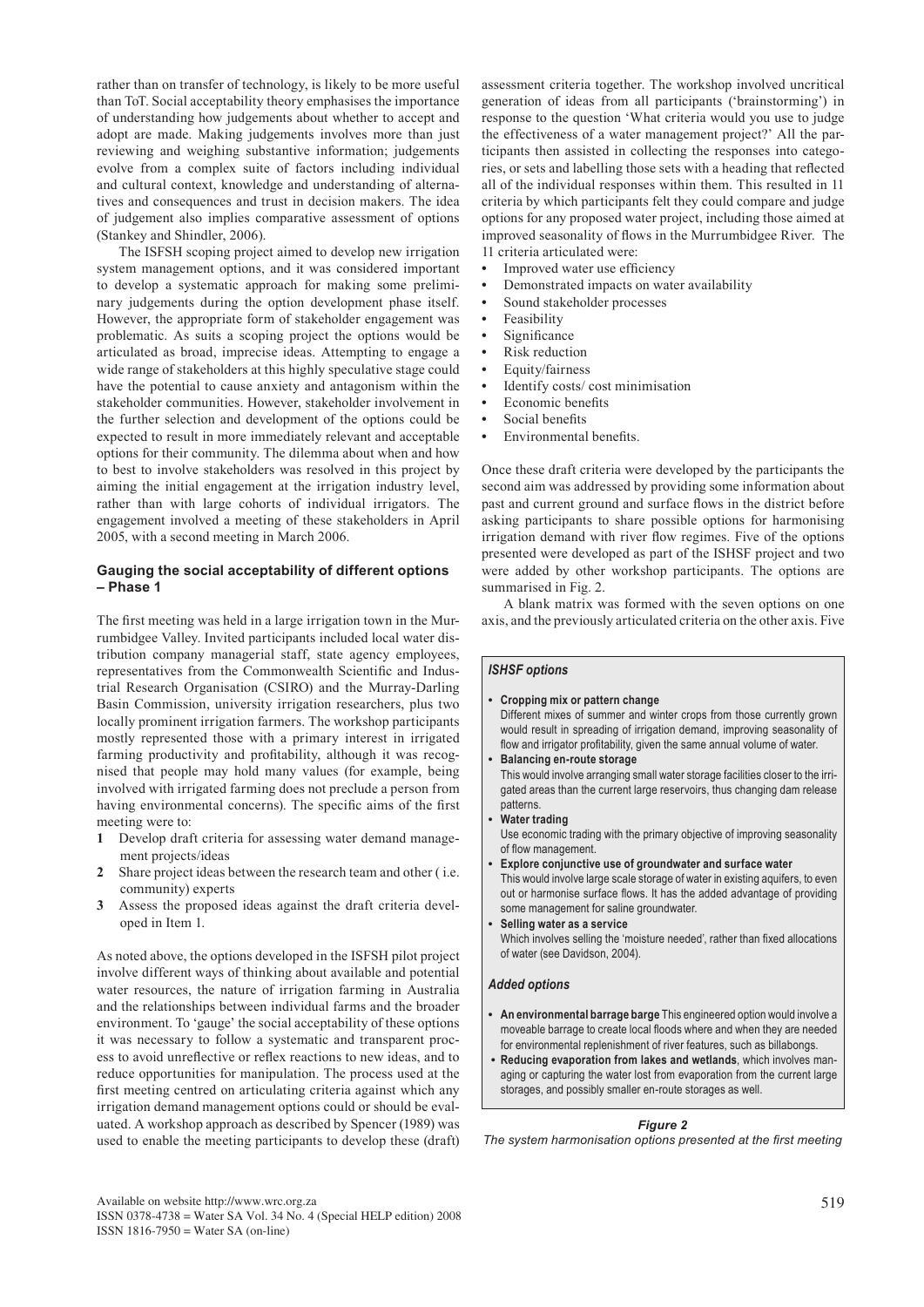**Group 1**  Barrage Conjunctive use Cropping mix En-route storage - - - **Group 2** Conjunctive use Barrage En-route storage Manage evaporation Cropping mix Water trading Water as service **Group 3** 1. Water trading 2. Conjunctive use 3. En-route storage 4. Cropping mix . Manage evaporation 6. Barrage 7. Water as service **Group 4**  Manage evaporation En-route storage Barrage Water trading Conjunctive use **Group 5** Cropping mix Conjunctive use Manage evaporation Water trading<br>En-route storage

### *Figure 3*

Barrage Water as service

Cropping mix Water as service

*The seven options for enhancing seasonality of flow and system harmonisation, ranked by the 5 groups of irrigation community members at the first community meeting, April 2005.* 

groups were then formed from within the workshop participants to assess the options. Each group was asked to assign up to five points to each box in the matrix, with five points being totally acceptable, and 0 points being totally unacceptable. Adding the criteria scores provides a ranking of the projects (although one group chose to go straight to ranking the projects). The ranking from highest score to lowest by each group is shown in Fig. 3.

Each group placed a different option at the top of their list; however there were some patterns worth noting. The conjunctive use of water option was ranked 1 or 2 by four of the groups. Thus, it could be concluded that it had reasonably comprehensive support or at least participants had some interest in the approach. The Barrage, various forms of en-route storage and managing evaporation scored either very high or very low, while the cropping mix and water trading ideas were in the median range for most groups. Selling water as a service was ranked either last, or not considered, by all groups.

Clearly ranking the ideas in an afternoon workshop session was not rigorous, nor definitive, as each criterion is given equal weight. Given this, and the non-random selection of participants it is impossible (as well as unwise) to make statistical generalisations about the results of the first meeting. However, it can be concluded from this initial meeting that it is possible to approach new and potentially threatening ideas through a systematic process that provides some direction for future research. Some understanding was developed about the immediate social acceptability or otherwise of each option. The value of the systematic process used was that, along with this broad estimation of acceptability, there was some articulation and investigation of reasons behind the judgements. This allows for a process of informed improvements to be undertaken.

The process of articulating assessment criteria not only allowed considered judgements about the acceptability of proposals, it also indicated specific areas where project ideas may need to change to become more socially acceptable. The conjunctive use of water option scored less well against the criteria of stakeholder processes, cost minimisation, social benefits and equity than the other criteria, suggesting that this project could become more acceptable by addressing these issues. Financial incentives, or a greater emphasis on involving stakeholders and developing equitable sharing arrangements, or compensation may be required to make this option more acceptable. On the other hand the Barrage project idea scored poorly against efficiency, flexibility, significance, suggesting a niche role rather

than a large scale option for system harmonisation. The cropping mix project idea scored poorly in many areas, but particularly against the criteria of risk reduction, equity, water use efficiency and stakeholder processes. If the cropping mix option is to be pursued much more work with individual and community water users is required to manage risk, ensure equity and to ensure that there are some water use benefits. Possibly financial or other incentives would be required to improve the score in these areas.

After the first workshop physical and economic modelling in the ISFSH project focused on refining and detailing some of the seasonality of flow options. The main objective of the hydrological modelling was to quantify water saving and possible reduction in peak irrigation demand, both at farm and system-level, under different soil types. The economic modelling included considering alternative strategies for water re-allocation, distribution of costs and benefits and policy decision choices. The policy interventions significantly facilitate and influence the process that produces the desired objectives.

## **Gauging the social acceptability of different options – Phase 2**

By March 2006 the options discussed at the initial meeting had been developed in sufficient detail to re-present to the community participants. A second meeting, with the same invitation list, was held in another Murrumbidgee irrigation town. For various reasons, fewer people were able to attend the second workshop. Despite this, a useful discussion about the options ensued. The options under consideration at the second meeting were similar to those discussed at the first meeting, and included a baseline (i.e. current) approach, market based surface water demand reduction, managed accessible aquifer recharge/ conjunctive water use, spreading water demand with improved cropping mixes, increased system and/or end use efficiencies and en-route storages. The options were presented with information about the impacts of each under a 10% (Table 1) and a 20% (Table 2) market based reduction in water demand.

Again the approach used to discuss the options involved a facilitated workshop, this time focused on whether each option was worth pursuing, and what issues were important for further consideration with each option.

Workshops participants considered each of the options as worth pursuing, although it was noted that the increased system and end use efficiency options were already being explored well in other projects. The option of spreading water demand with improved cropping mixes again received a mixed reception by community participants; some participants thought it was a not worth pursuing, while others thought that, while it had some potential, it was a lower priority for research than the other options.

The major issues discussed in relation to these options involved structural constraints, equity, ecological improvements and public perceptions. The option centred on managed accessible aquifer recharge was anticipated to have good environmental impacts, but participants were unsure how the costs and benefits could be fairly distributed among the irrigation and the wider communities. It was also suggested that not being able to see the stored water might reduce the desirability of this option. On the other hand, the issues for en-route storages included doubt over the environmental benefits, but acknowledgement that it would be a popular option for many stakeholders who would benefit from the efficiency of delivery without having to pay direct costs for the increase. The issues related to the improved cropping mix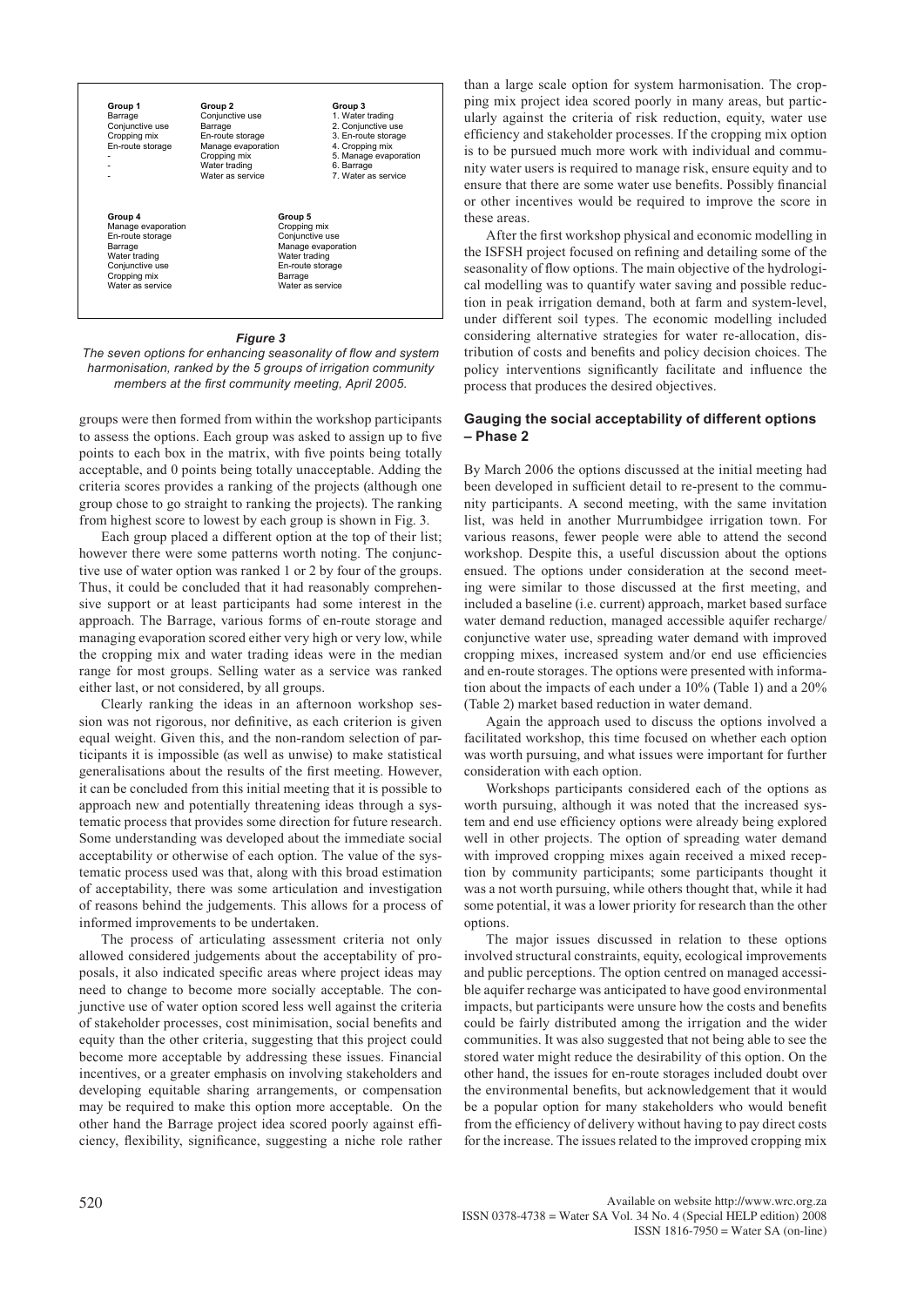| <b>TABLE 1</b>                                                                                                                                                      |                                |                                                     |                                 |                     |                                     |                              |                            |                            |  |  |  |
|---------------------------------------------------------------------------------------------------------------------------------------------------------------------|--------------------------------|-----------------------------------------------------|---------------------------------|---------------------|-------------------------------------|------------------------------|----------------------------|----------------------------|--|--|--|
| Comparison of water use and income of baseline conditions with proposed demand<br>management options at system level after reduction of surface water demand by 10% |                                |                                                     |                                 |                     |                                     |                              |                            |                            |  |  |  |
| <b>Scenarios</b>                                                                                                                                                    | <b>Gross</b><br>return<br>(SM) | <b>Benefit</b><br>or loss to<br>agriculture<br>(SM) | Construc-<br>tion costs<br>(SM) | Other cost*<br>(SM) | <b>Surface</b><br>water use<br>(GL) | Ground-<br>water use<br>(GL) | Total<br>water use<br>(GL) | Available<br>water<br>(GL) |  |  |  |
| <b>Baseline</b>                                                                                                                                                     | 292.30                         | 0.00                                                | 0.00                            | 0.00                | 1 399.26                            | 0.00                         | 1 399.26                   | 0.00                       |  |  |  |
| Voluntary reduction in surface<br>water supply                                                                                                                      | 276.16                         | $-16.14$                                            | 0.00                            | $0.00^{\circ}$      | 1 2 8 4 . 8 1                       | 0.00                         | 1 2 8 4 8 1                | 114.45                     |  |  |  |
| Groundwater extraction only                                                                                                                                         | 291.04                         | $-1.26$                                             | 0.00                            | 0.00                | 1 2 8 4 . 8 1                       | 114.45                       | 1 399.26                   | 114.45                     |  |  |  |
| Groundwater infiltration $+$<br>extraction (ASR development)                                                                                                        | 287.78                         | $-4.49$                                             | 0.00                            | 0.00                | 1 2 8 4 8 1                         | 114.45                       | 1 399.26                   | 114.45                     |  |  |  |
| Spreading water demand with<br>improved cropping mix                                                                                                                | 297.43                         | 5.49                                                | 0.00                            | 0.00                | 1 2 8 2 0 7                         | 0.00                         | 1 2 8 2 0 7                | 115.74                     |  |  |  |
| Increase system efficiency                                                                                                                                          | 292.30                         | 0.00                                                | 18.72                           | 1.18                | 1 399.26                            | 0.00                         | 1 399.26                   | 114.45                     |  |  |  |
| Increase end use efficiency                                                                                                                                         | 284.41                         | $-7.89$                                             | 0.00                            | 0.00                | 1 216.77                            | 0.00                         | 1 2 1 6 .77                | 182.50                     |  |  |  |
| Substitute water use (en-route)<br>storages)                                                                                                                        | 292.30                         | 0.00                                                | 4.58                            | 2.00                | 1 399.26                            | 0.00                         | 1 399.26                   | 119.00                     |  |  |  |

*\*O&M cost, etc.*

| <b>TABLE 2</b>                                                                                                                                             |                |                                   |                    |      |                   |                 |             |               |  |  |  |  |
|------------------------------------------------------------------------------------------------------------------------------------------------------------|----------------|-----------------------------------|--------------------|------|-------------------|-----------------|-------------|---------------|--|--|--|--|
| Comparison of water use and income of baseline conditions with proposed demand<br>options at system level after a reduction of surface water demand by 20% |                |                                   |                    |      |                   |                 |             |               |  |  |  |  |
| <b>Benefit</b><br>Other cost*<br><b>Total water</b><br><b>Gross</b><br><b>Surface</b><br>Groundwa-<br>Available<br>Construc-<br><b>Scenarios</b>           |                |                                   |                    |      |                   |                 |             |               |  |  |  |  |
|                                                                                                                                                            | return<br>(SM) | or loss to<br>agriculture<br>(SM) | tion costs<br>(SM) | (SM) | water use<br>(GL) | ter use<br>(GL) | use<br>(GL) | water<br>(GL) |  |  |  |  |
| <b>Baseline</b>                                                                                                                                            | 292.30         | 0.00                              | 0.00               | 0.00 | 1 399.26          | 0.00            | 1 399.26    | 0.00          |  |  |  |  |
| Voluntary reduction in sur-                                                                                                                                | 255.47         | $-36.82$                          | 0.00               | 0.00 | 1 183.03          | 0.00            | 1 183.03    | 216.24        |  |  |  |  |
| face water supply                                                                                                                                          |                |                                   |                    |      |                   |                 |             |               |  |  |  |  |
| Groundwater extraction only                                                                                                                                | 289.07         | $-3.23$                           | 0.00               | 0.00 | 1 183.03          | 216.24          | 1 399.26    | 216.24        |  |  |  |  |
| Groundwater infiltration+                                                                                                                                  | 283.29         | $-8.96$                           | 0.00               | 0.00 | 1 183.03          | 216.24          | 1 399.26    | 216.24        |  |  |  |  |
| extraction (ASR development)                                                                                                                               |                |                                   |                    |      |                   |                 |             |               |  |  |  |  |
| Spreading water demand with                                                                                                                                | 287.16         | $-4.79$                           | 0.00               | 0.00 | 1 181.77          | 0.0             | 1 181.77    | 216.04        |  |  |  |  |
| improved cropping mix                                                                                                                                      |                |                                   |                    |      |                   |                 |             |               |  |  |  |  |
| Increase system efficiency                                                                                                                                 | 292.30         | 0.00                              | 35.68              | 7.35 | 1 399.26          | 0.00            | 1 399.26    | 216.24        |  |  |  |  |
| Increase end use efficiency                                                                                                                                | 280.69         | $-11.61$                          | 0.00               | 0.00 | 1 1 5 5 9 2       | 0.00            | 1 1 5 5 9 2 | 243.35        |  |  |  |  |
| Substitute water use (en-route)                                                                                                                            | 292.30         | 0.00                              | 7.02               | 2.00 | 1 399.26          | 0.00            | 1 399.26    | 203.00        |  |  |  |  |
| storages)                                                                                                                                                  |                |                                   |                    |      |                   |                 |             |               |  |  |  |  |

*\*O&M cost, etc.*

option include environmental impacts on adjacent wetlands and increased financial and lifestyle costs for irrigation farmers. The market based option was considered to face large institutional constraints, as well as having high transaction costs. Participants also felt that there was no guarantee that water savings would result in improved environmental outcomes.

## **Discussion**

It was evident from the two workshops that some options for improving seasonality of flows in rivers through irrigation demand management and harmonising irrigation systems with the environment were more acceptable to this group of stakeholder participants than other options. Further, it could be concluded that the level of acceptability influenced what participants considered as worthwhile research to pursue. The most acceptable options for this group were those that involved changes to the delivery of water to the irrigation district and/or individual properties. The development and co-ordination of enroute storages and various processes for achieving conjunctive use of ground and surface water were seen to have the potential to produce some environmental enhancement with minimal disruption to the irrigation community. Options which had more direct and potentially negative impacts on individual farmers, such as spreading water demand with improved cropping mix, were not as acceptable to the meeting participants. These findings provide direction for future research and trialling of system harmonisation options.

The first workshop demonstrated the value of articulating assessment criteria when dealing with new and potentially disruptive options for management of irrigation demand. The process of articulating water management assessment criteria provided an opportunity for people to share their expertise, experience and anxieties, as well as to contribute to the